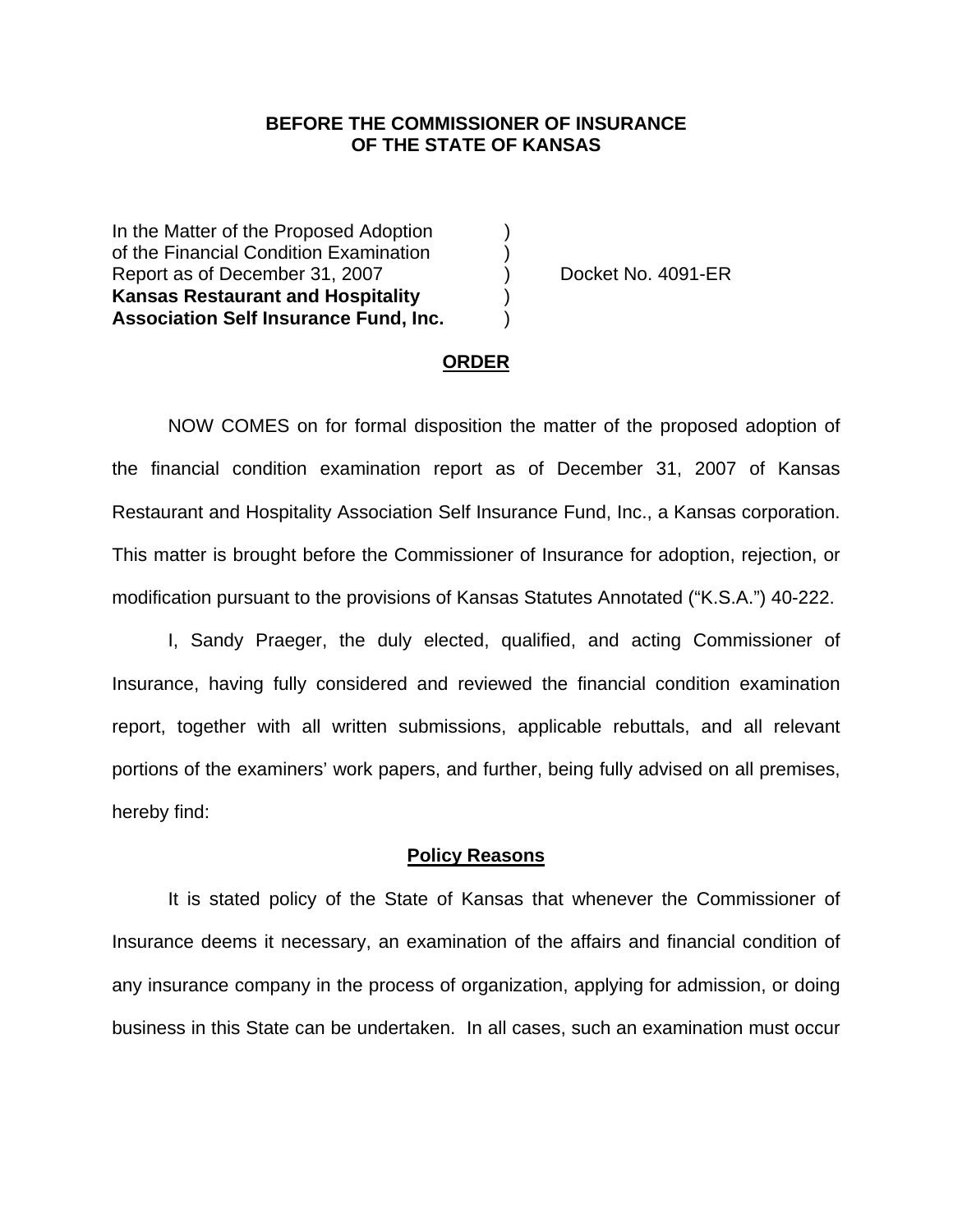once every five (5) years. Through the examination process, the insurance consuming public will be well served and protected.

### **Findings of Fact**

 1. The Commissioner of Insurance has jurisdiction over this matter pursuant to K.S.A. 40-222.

 2. An examination of Kansas Restaurant and Hospitality Association Self Insurance Fund, Inc. was undertaken by the Kansas Insurance Department and was completed on February 4, 2009.

 3. The examiner-in-charge tendered and filed with the Kansas Insurance Department a verified written report of the examination within thirty (30) days following completion of the examination, to wit; March 4, 2009.

 4. Following receipt of the verified report, the Kansas Insurance Department transmitted the report to Kansas Restaurant and Hospitality Association Self Insurance Fund, Inc. on January 8, 2010, with a duly executed notice advising the company of its opportunity to prepare and submit to the Kansas Insurance Department a written submission or rebuttal with respect to any and all matters contained in the report. Kansas Restaurant and Hospitality Association Self Insurance Fund, Inc. was further advised that any written submission or rebuttal needed to be filed with the Kansas Insurance Department no later than thirty (30) days after receipt of the verified report.

 5. Kansas Restaurant and Hospitality Association Self Insurance Fund, Inc. filed a written acceptance of the verified report on January 27, 2010.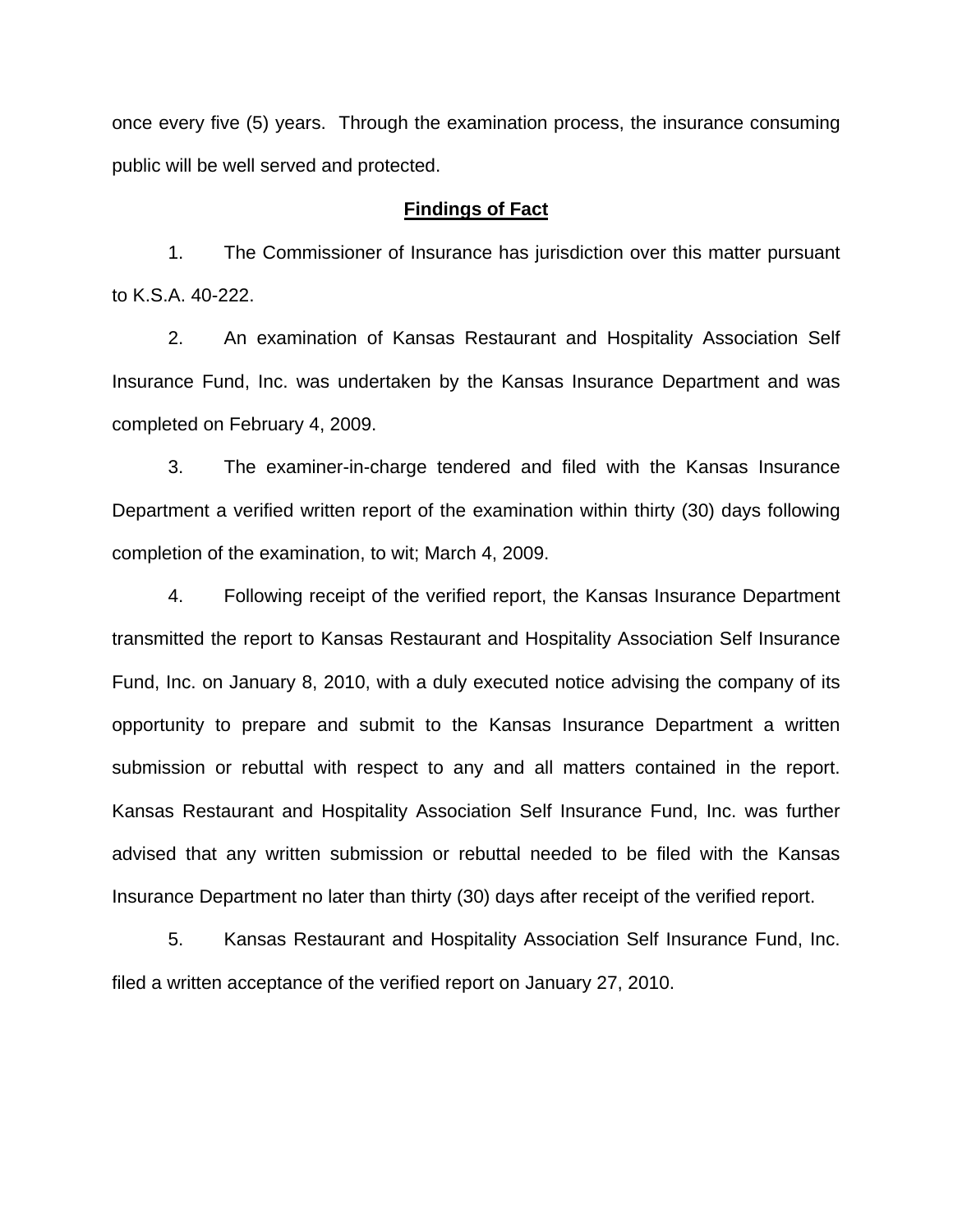6. Based upon the written submission tendered by Kansas Restaurant and Hospitality Association Self Insurance Fund, Inc., the company took no exceptions to matters contained in the verified report.

 7. Within thirty (30) days of the end of the time period allowed for written submission or rebuttal, the Commissioner of Insurance fully reviewed the report, together with all written submissions and rebuttals provided by Kansas Restaurant and Hospitality Association Self Insurance Fund, Inc. The Commissioner of Insurance further reviewed all relevant workpapers.

 8. No other written submissions or rebuttals were submitted by Kansas Restaurant and Hospitality Association Self Insurance Fund, Inc..

## **Conclusion of Law**

9. K.S.A. 40-222(k)(2) provides:

"Within 30 days of the end of the period allowed for the receipt of written submissions or rebuttals, the commissioner shall fully consider and review the report, together with any written submissions or rebuttals and any relevant portions of the examiners workpapers and enter an order:

- (A) Adopting the examination report as filed or with modification or corrections. If the examination report reveals that the company is operating in violation of any law, regulation or prior order of the commissioner, the commissioner may order the company to take any action the commissioner considers necessary and appropriate to cure such violations; or
- (B) rejecting the examination report with directions to the examiners to reopen the examination for purposes of obtaining additional data, documentation or information, and refiling pursuant to subsection (k); or
- (C) call and conduct a fact-finding hearing in accordance with K.S.A. 40- 281 and amendments thereto for purposes of obtaining additional documentation, data, information and testimony."